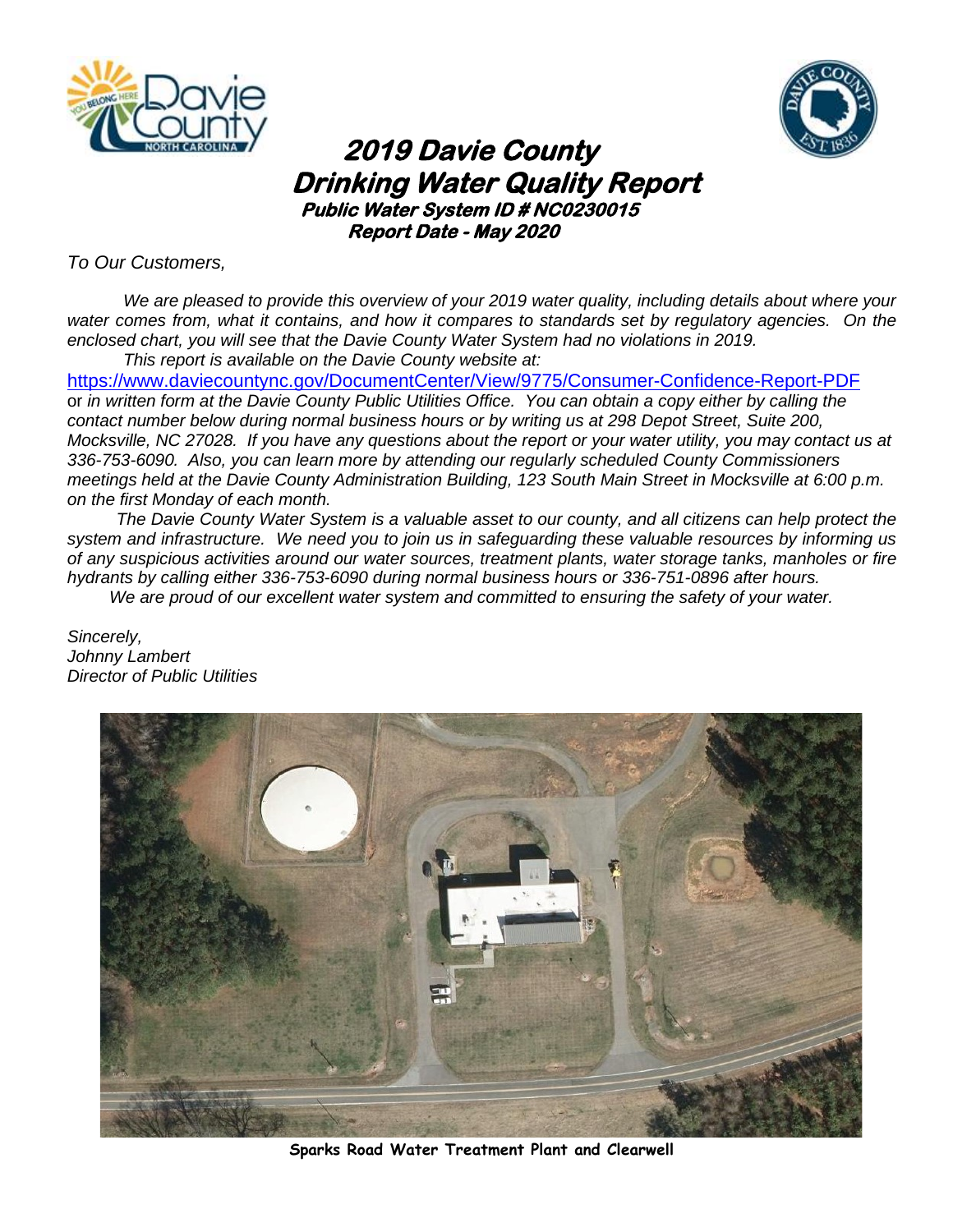| <b>REGULATED CONTAMINANTS</b>                                                                                                                                                                                                                                                                                                                                                                     |                          |                                                     |            |                  |                                                           |                                    |     |                                                                                                                 |  |  |  |  |
|---------------------------------------------------------------------------------------------------------------------------------------------------------------------------------------------------------------------------------------------------------------------------------------------------------------------------------------------------------------------------------------------------|--------------------------|-----------------------------------------------------|------------|------------------|-----------------------------------------------------------|------------------------------------|-----|-----------------------------------------------------------------------------------------------------------------|--|--|--|--|
| Disinfection Byproduct Precursors and Turbidity 2019                                                                                                                                                                                                                                                                                                                                              |                          |                                                     |            |                  |                                                           |                                    |     |                                                                                                                 |  |  |  |  |
| Contaminant                                                                                                                                                                                                                                                                                                                                                                                       | Violation<br>Y/N         | Your<br>Water                                       |            | <b>MCLG</b>      |                                                           | <b>MCL</b>                         |     | <b>Likely Source of Contamination</b>                                                                           |  |  |  |  |
| <b>Total Organic</b><br>Carbon [TOC]<br>Removal Ratio -                                                                                                                                                                                                                                                                                                                                           | $\boldsymbol{N}$         | $0.29AV-C$<br>$0.0 - 1.17 R - C$<br>$0.87AV-S$      |            | N/A              |                                                           | TT                                 |     | Naturally present in the<br>environment                                                                         |  |  |  |  |
| Treated Water*                                                                                                                                                                                                                                                                                                                                                                                    |                          | $0 - 1.29 R - S$                                    |            |                  |                                                           |                                    |     |                                                                                                                 |  |  |  |  |
| * The Cooleemee and Sparks Road Water Plants both had acceptable removal of TOC (Disinfection By-Product Precursors). Depending on the Total<br>Organic Carbon in our source water, the water system must have a certain percent removal of TOC or must meet alternative compliance criteria.                                                                                                     |                          |                                                     |            |                  |                                                           |                                    |     |                                                                                                                 |  |  |  |  |
| Turbidity (NTU)*                                                                                                                                                                                                                                                                                                                                                                                  | N                        | $0.140 - C***$<br>$0.315 - S^{**}$                  |            | N/A              |                                                           | $TT \leq 0.30$                     |     | Soil runoff                                                                                                     |  |  |  |  |
|                                                                                                                                                                                                                                                                                                                                                                                                   |                          | 99.9 % - $C***$<br>$98.8 \% - S***$                 |            |                  |                                                           | $TT =$<br>% Samples<br>$\leq 0.15$ |     |                                                                                                                 |  |  |  |  |
| *Turbidity is a measure of cloudiness of the water. We monitor it because it is a good indicator of the effectiveness of our filtration system.<br>**These measurements were the highest single measurements detected in 2019at the Cooleemee and Sparks Road Water Plants.<br>***The Turbidity Rule requires that 95% or more of all the monthly samples must be less than or equal to 0.15 NTU. |                          |                                                     |            |                  |                                                           |                                    |     |                                                                                                                 |  |  |  |  |
|                                                                                                                                                                                                                                                                                                                                                                                                   |                          |                                                     |            |                  | Disinfection and Disinfection Byproduct Contaminants 2019 |                                    |     |                                                                                                                 |  |  |  |  |
| Contaminant                                                                                                                                                                                                                                                                                                                                                                                       | Violation<br>Y/N         | Your<br>Water                                       |            | <b>MCLG</b>      |                                                           | <b>MCL</b>                         |     | <b>Likely Source of Contamination</b>                                                                           |  |  |  |  |
| Chlorine (ppm)<br>(Tested monthly)                                                                                                                                                                                                                                                                                                                                                                | $\boldsymbol{N}$         | $1.92$ $AV-D$<br>$0.55 - 2.60 R - D$                |            | $MRDLG = 4$      |                                                           | $MRDL = 4$                         |     | Water additive used to control<br>microbes                                                                      |  |  |  |  |
| <b>Total Haloacetic</b><br>Acids [HAA5] (ppb)<br>(Quarterly)                                                                                                                                                                                                                                                                                                                                      | $\boldsymbol{N}$         | 20.3 LRAA – D<br>$11.0 - 29.0 R - D$                |            | N/A              |                                                           | 60                                 |     | By-product of drinking water<br>chlorination                                                                    |  |  |  |  |
| <b>Total Trihalomethanes</b><br>[TTHM] (ppb)<br>(Quarterly)                                                                                                                                                                                                                                                                                                                                       | $\boldsymbol{N}$         | $23.6$ LRAA - D<br>$10.0 - 46.0 R - D$              |            | N/A              |                                                           | 80                                 |     | By-product of drinking water<br>chlorination                                                                    |  |  |  |  |
| <b>Synthetic Organic Contaminants 2019</b>                                                                                                                                                                                                                                                                                                                                                        |                          |                                                     |            |                  |                                                           |                                    |     |                                                                                                                 |  |  |  |  |
| Contaminant                                                                                                                                                                                                                                                                                                                                                                                       | Violation<br>Y/N         | Your<br>Water                                       |            | <b>MCLG</b>      |                                                           | <b>MCL</b>                         |     | Likely Source of Contamination                                                                                  |  |  |  |  |
| Simazine (ppm)                                                                                                                                                                                                                                                                                                                                                                                    | $\overline{\mathcal{N}}$ | $0.18 - C$                                          |            | 4.0              |                                                           | 4.0                                |     | Runoff from herbicide used on<br>row crops                                                                      |  |  |  |  |
|                                                                                                                                                                                                                                                                                                                                                                                                   |                          | Inorganic Contaminants 2019 or Most Recent Analysis |            |                  |                                                           |                                    |     |                                                                                                                 |  |  |  |  |
| Contaminant                                                                                                                                                                                                                                                                                                                                                                                       | Violation<br>Y/N         | Your<br>Water                                       |            | MCLG             |                                                           |                                    | MCL | Likely Source of Contamination                                                                                  |  |  |  |  |
| Fluoride (ppm)<br>(Tested 1/22/2016)                                                                                                                                                                                                                                                                                                                                                              | $\boldsymbol{N}$         | $0.55 - C$<br>$0.55 - S$                            |            | $\boldsymbol{4}$ |                                                           | $\overline{4}$                     |     | Erosion of natural deposits; from<br>fertilizer & aluminum factories water<br>additive to promote strong teeth; |  |  |  |  |
| Nitrate (ppm) (as<br>Nitrogen)<br>(2/2/2016)                                                                                                                                                                                                                                                                                                                                                      | $\boldsymbol{N}$         | $1.00 - S$                                          | $1.44 - C$ |                  |                                                           | 10                                 |     | Runoff from fertilizer use;<br>leaching from septic tanks,<br>sewage; erosion of natural<br>deposits            |  |  |  |  |
| Copper (ppm)* -<br>90 <sup>th</sup> percentile<br>(Tested from<br>9/4/2018 - 9/18/2018)                                                                                                                                                                                                                                                                                                           | $\boldsymbol{N}$         | $0.12 - D$                                          |            | 1.3              |                                                           | $AL = 1.3$<br>or<br>TT             |     | Corrosion of household<br>plumbing systems; erosion of<br>natural deposits; leaching from<br>wood preservatives |  |  |  |  |
| Lead (ppb)* - $90th$<br>percentile (Tested<br>9/4/2018 - 9/18/2018)                                                                                                                                                                                                                                                                                                                               | $\boldsymbol{N}$         | $< 2.5 - D$                                         |            | $\mathcal O$     |                                                           | $AL = 15$<br>or<br>TT              |     | Corrosion of household<br>plumbing systems; erosion of<br>natural deposits                                      |  |  |  |  |
| *The levels detected are the 90 <sup>th</sup> percentile value of all samples taken. None of the water samples from the tested homes were above the Action<br>Limits for Copper or Lead during this testing period.                                                                                                                                                                               |                          |                                                     |            |                  |                                                           |                                    |     |                                                                                                                 |  |  |  |  |

Cooleemee Plant - C Sparks Road Plant - S Water Distribution System - D

Average - AV Range - R Locational Running Annual Average – LRAA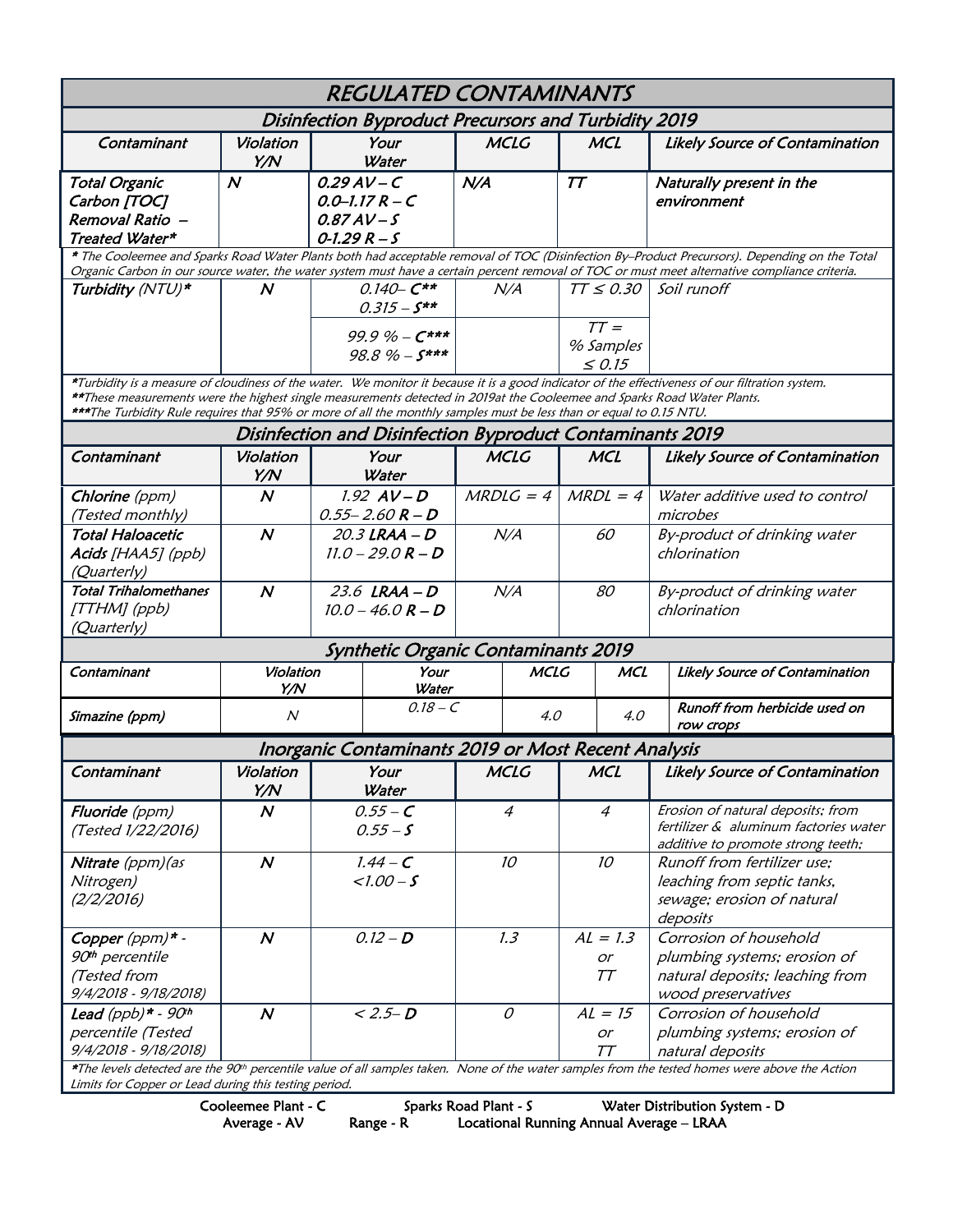### *About Drinking Water*

Sources of drinking water (both tap water and bottled water) include rivers, lakes, streams, ponds, reservoirs, springs, and wells. As water travels over the land or through the ground, it dissolves naturally-occurring minerals and possibly radioactive materials. It can also pick up microbial contaminants, such as viruses and bacteria from the presence of animals or human activity. Inorganic contaminants, such as salts and metals, can be naturally-occurring or result from urban storm water runoff or from human activities such as farming. Pesticides and herbicides come from a variety of sources such as agriculture, urban storm water runoff, and residential uses. Organic chemical contaminants, including synthetic and volatile organic chemicals, are by-products of industrial processes and petroleum production. Radioactive contaminants are naturally-occurring or the result of oil and gas production and mining activities.

To ensure that your tap water is safe to drink, the Environmental Protection Agency (EPA) prescribes regulations, which limit the amount of certain contaminants in water provided by public water systems. Food and Drug Administration (FDA) regulations establish limits for contaminants in bottled water, which must provide the same protection for public health.

#### *About Your Water*

Drinking water, including bottled water, may reasonably be expected to contain at least small amounts of some contaminants. The presence of contaminants does not necessarily indicate that water poses a health risk. More information about contaminants and potential health effects can be obtained by calling the Environmental Protection Agency's Safe Drinking Water Hotline (800-426-4791).

All of our water originates as surface water in the Yadkin/Pee Dee River Basin. Davie County operates two water treatment plants, one on Sparks Road that processes water from the Yadkin River, and another in Cooleemee that treats water from the South Yadkin River. The Davie County Water System serves a population of approximately 25,200 people. The purpose of the water treatment process is to remove harmful contaminants, such as chemicals or bacteria, which may exist in the raw water supply. We test the water daily to ensure it is safe when it reaches our customers.

We have learned through our monitoring and testing that some constituents have been detected. To comply with the Federal and State regulations, the Davie County Water System routinely monitors for over 150 contaminants. The table lists the Regulated Contaminants our monitoring detected during the period of January 1st to December 31st, 2019 and the most recent results of detected contaminants not due to be tested in 2019. In the table, there are many terms and abbreviations you might not recognize. To help you understand these terms, we've provided definitions on the next page.

#### *Important Health Information*

No lead was detected in the samples we tested in 2018. If present, elevated levels of lead can cause serious health problems, especially for pregnant women and young children. Lead in drinking water is primarily from materials and components associated with service lines and home plumbing. The Davie County Water System is responsible for providing high quality drinking water, but cannot control the variety of materials used in plumbing components. When your water has been sitting for several hours, you can minimize the potential for lead exposure by flushing your tap for 30 seconds to 2 minutes before using water for drinking or cooking. If you are concerned about lead in your water, you may wish to have your water tested. Information on lead in drinking water, testing methods, and steps you can take to minimize exposure is available from the Safe Drinking Water Hotline or at www.epa.gov/safewater/lead.

Cryptosporidium is a microbial parasite found in surface waters throughout the U.S. Cryptosporidium must be ingested for it to cause disease and can be contracted in other ways than by drinking water. Symptoms of infection include nausea, diarrhea, and abdominal cramps. Immuno–compromised individuals can seek additional guidance at <http://www.epa.gov/safewater/consumer/pdf/crypto.pdf> and are encouraged to consult their doctor regarding appropriate precautions to prevent waterborne infection.

Some people may be more vulnerable to contaminants in drinking water than the general population. Immunocompromised persons such as persons with cancer undergoing chemotherapy, persons who have undergone organ transplants, people with HIV/AIDS or other immune system disorders, some elderly, and infants can be particularly at risk from infections. These people should seek advice about drinking water from their health care providers. EPA/CDC guidelines on appropriate means to lessen the risk of infection by Cryptosporidium and other microbial contaminants are available from the Safe Drinking Water Hotline (800-426-4791).